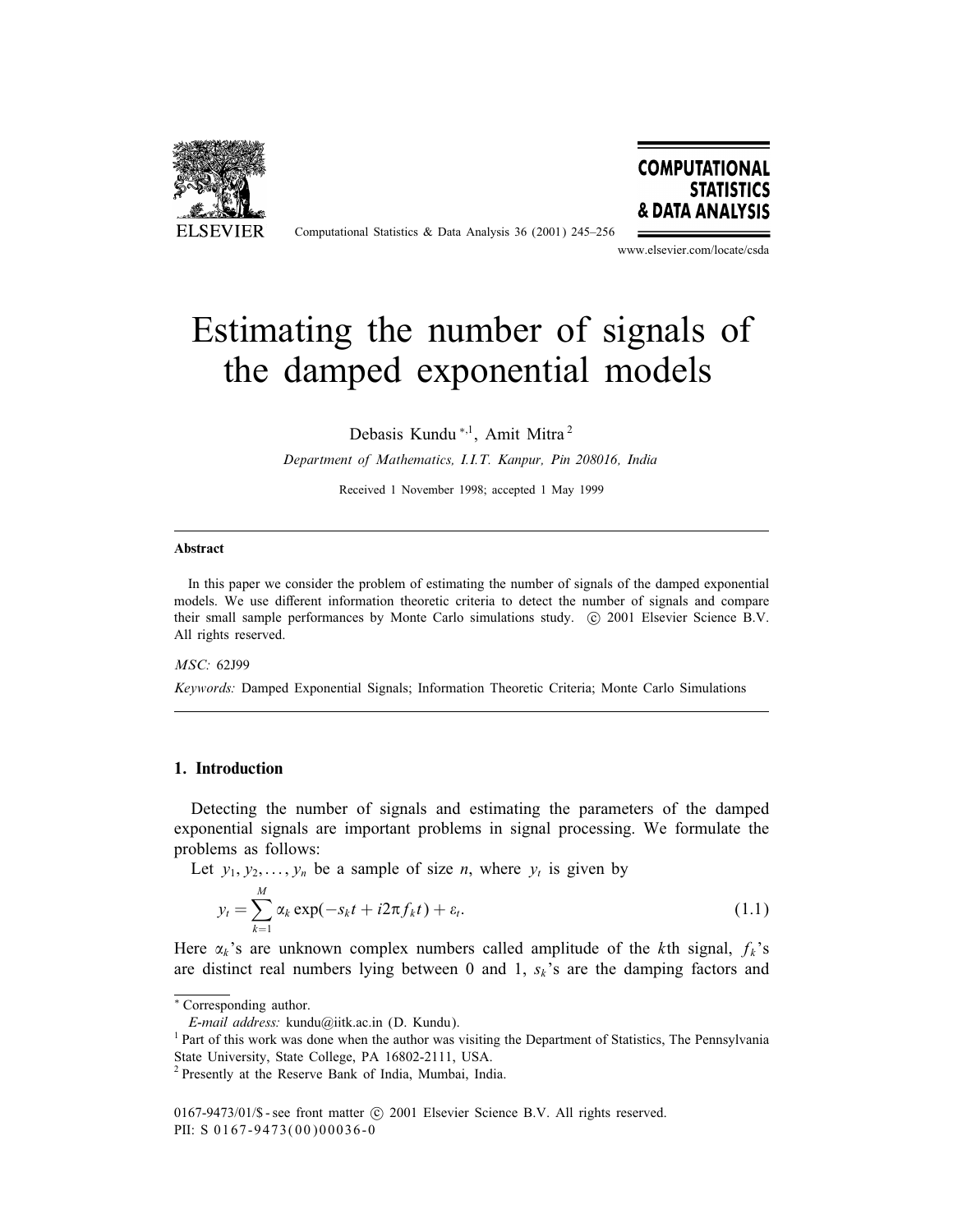are positive real numbers,  $i = \sqrt{-1}$ . { $\varepsilon_t$ } is a sequence of independent identically distributed random variables with mean zero and Gnite variance for both the real and the imaginary part. The real and imaginary parts of  $\{\varepsilon_t\}$  are assumed to be independent and normally distributed.  $M$ , the number of signals is also assumed to be unknown. Given the sample of size  $n$ , the problem is to estimate the unknown parameters  $\alpha_k$ ,  $s_k$ ,  $f_k$  for  $k = 1,...M$  and M also.

The estimation of the parameters of a damped exponential model (1.1) is an old problem (Kay, 1987) and the readers are referred to Stoica (1993) for an extensive list of references. A lot of methods for estimating the frequencies have been proposed by researchers over the last 20 years. Among the notables, are the methods of Errikson et al. (1994), Kay (1984), Kundu and Mitra (1995), Stoica and Nehorai (1989), Stoica et al. (1989), Tufts and Kumaresan (1982) and Yan and Bressler (1993). All these methods of estimation assume that the number of signals,  $M$  is known. The aim of this paper is to estimate the number of signals  $M$ , which is usually unknown, under the assumption that the number of signals can be at the most  $K$ , which is known in advance.

Wax and Kailath (1985) developed information theoretic criteria for detecting the number of signals received by a sensor array. Fuchs (1988) developed a criterion, based on the perturbation analysis of the data auto correlation matrix, for detecting the number of sinusoids. More recently, Reddy and Biradar (1993), following the information theoretic approach to model selection, developed a criterion for detecting the number of damped/undamped exponentials. The detection performance of these criteria were compared with that of Fuchs (1988) and their results showed that the Minimum Description Length (MDL) criterion as developed by them performs nearly same as that of Fuchs (1988). A more general information theoretic criterion in model selection has been proposed by Zhao et al.  $(1986a,b)$  called the Efficient Detection Criterion (EDC). Rao (1988) suggested the use of EDC to estimate the number of signals for damped or undamped case but he did not perform any numerical experiments. It is known (Bai et al., 1987) that the EDC give consistent estimates for estimating the number of signals in undamped exponential signals, although the same result is not applicable for damped exponential model. Kundu (1992) gave a detailed comparison of the different information theoretic criteria for estimating the number of undamped signals, but nowhere, at least not known to the authors, the comparison of the different information theoretic criteria exist for damped exponential model.

Note that for the damped exponential model the data sequence is pure noise as the sample size goes to infinity. Therefore, one can not obtain any asymptotically consistent estimate of the number of signals. However, when the damping factor is not that first, it is hoped that some good detection criterion can surely be obtained by suitable algorithms, which should be able to estimate the number of signals reasonably well. That is the main aim of this paper.

For the undamped exponential models all the information theoretic criterion can be written in form (2.8), where  $C_n$  represents penalty function. It has to satisfy the conditions given in (2.7). Note that, the penalty function  $C_n$  goes to infinity for the undamped model to give consistent estimate of the number of signals. For the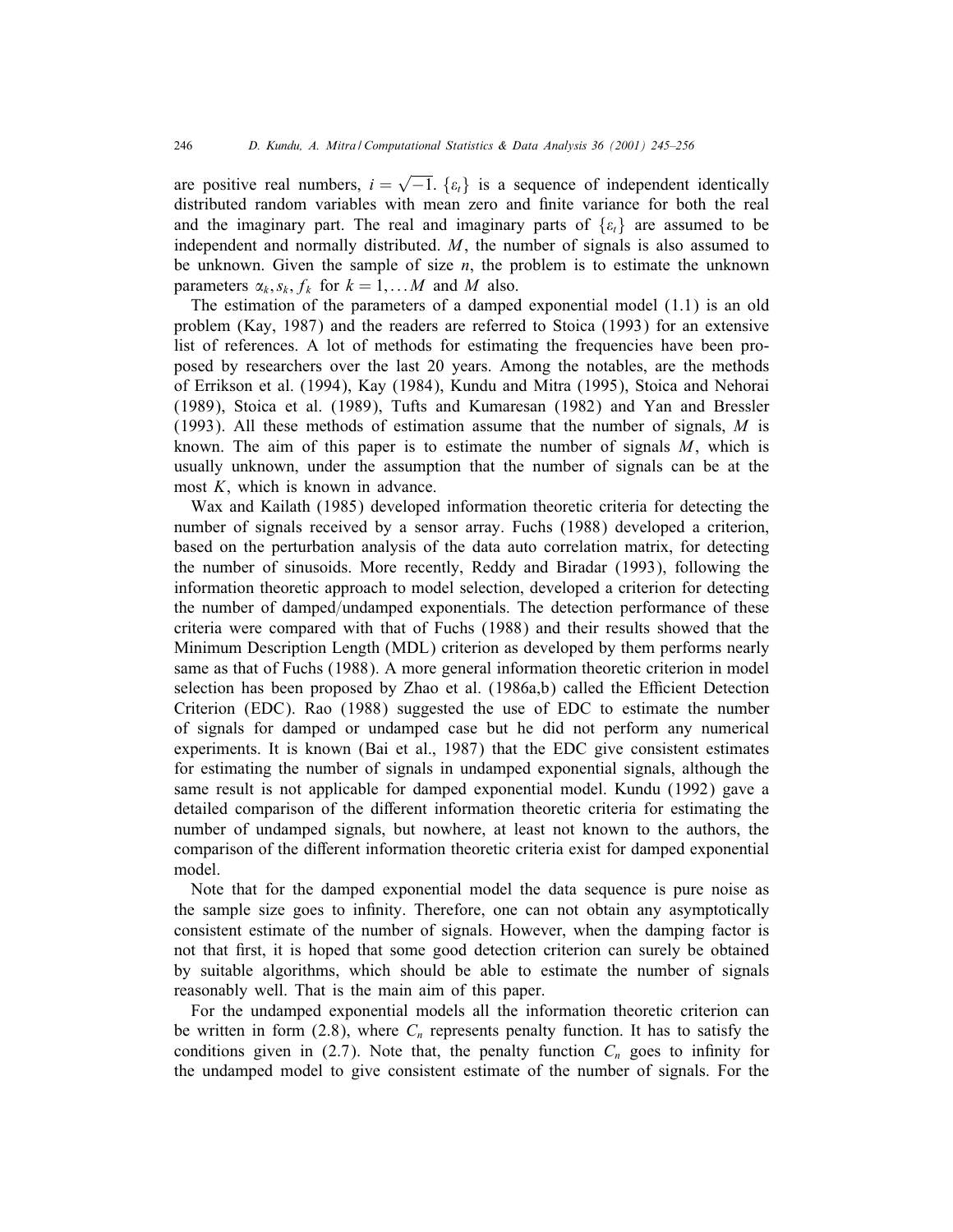damped model if  $C_n$  goes to infinity, then for large sample size any criterion will underestimate the number of signals. In fact, the penalty function should go to zero as *n* tends to infinity. We modify  $C_n$  for the damped model and propose the modified information theoretic criteria where the penalty function depends on the amplitude as well as the damping factor. If there is no damping factor it coincides with the information theoretic criteria for the undamped model. We obtain the probability of the wrong detection. The probability of wrong detection depends on the unknown parameters. We propose to use bootstrap techniques to estimate the probability of wrong detection for a particular penalty function. Once we estimate the probability of wrong detection, we choose that penalty function for which the wrong detection is minimum. Some simulations are performed to see the effectiveness of the proposed criterion.

The organization of the rest of the paper is as follows. In Section 2 we introduce different information theoretic criteria and propose the modified efficient detection criteria for the damped model. The practical implementation procedures are provided in Section 3. In Section 4 we present the numerical experiments and finally we draw conclusions in Section 5.

#### 2. Different information theoretic criteria

In this section we discuss the different information theoretic criteria for estimating the number of signals of the damped exponential signal models. We introduce the Akaike Information Criteria (AIC), Minimum Description Length (MDL) criteria and Efficient Detection Criteria (EDC).

Let  $y_1, \ldots, y_n$  be a sample of size *n* from the model (1.1). Let *P*, be the parameter that ranges over all possible number of signals, i.e.,  $P \in \{1, \ldots, K\}$ . Then the joint density function of the data set can be written as

$$
f(y|\theta_P) = \frac{1}{\pi^n \sigma^{2n}} \exp\left(-\frac{1}{2} \sum_{t=1}^n |y_t - \mu_t(\theta_P)|^2\right),
$$
 (2.1)

where

$$
\theta_P = (\alpha_1, \ldots, \alpha_P, s_1, \ldots, s_P, f_1, \ldots, f_p)
$$

and

$$
\mu_t(\theta_P) = \sum_{k=1}^P \alpha_k \exp(-s_k t + i 2\pi f_k t).
$$

We now formulate the problem as follows: Given a set of  $n$  observations and a family of models  $\{f(\gamma|\theta_p); P = 1,...,K\}$  which is a parameterized family of probability densities  $f(y|\theta_p)$ , our problem is to select the true one.

Posed in this way, this problem is perfectly suited for using different information theoretic criteria such as AIC, MDL or the EDC. The AIC, MDL and EDC criteria are known as penalized likelihood method in the general statistical literature. Here a penalty function is subtracted from the log-likelihood before it is maximized.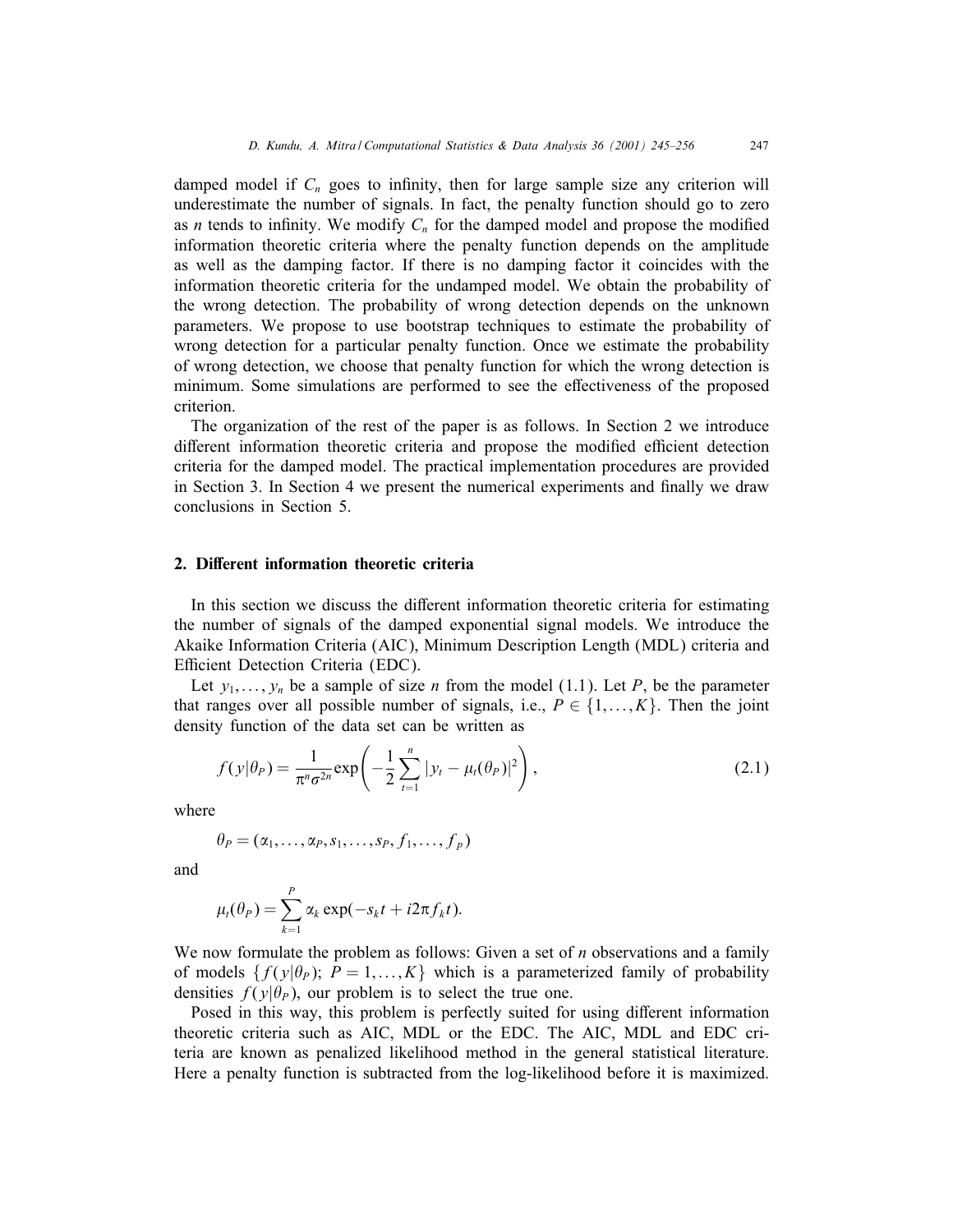This serves to penalize or discourage the addition of more and more parameters. In this set up the best model would be one forwhich the penalized likelihood is maximum. For the general problem on this topic, one can refer to Akaike (1973, 1974, 1978), Hannan and Quinn (1979), Rissanen (1978), Schwartz (1983) and Zhao et al. (1986a,b).

Akaike (1973, 1974) proposed the Akaike Information Criterion (AIC). The AIC suggests choosing  $\hat{M}$ , an estimator of M, which minimizes the following expression.

$$
AIC(P) = -\log f(y|\hat{\theta}_P) + d(\theta_P); \qquad (2.2)
$$

for  $P = 1, ..., K$ , where  $\hat{\theta}_P$  is the maximum likelihood estimator (MLE) of  $\theta_P$  and  $d(\theta_P)$  is the number of independent parameters of the parameter vector  $\theta_P$ .

Akaike's basic idea was to choose the model that minimizes the mean of the Kullback–Leibler distance between the true density  $f(y|\theta_p)$  and the estimated density  $f(y|\hat{\theta}_P)$ . Since the distance is unknown, he proposed to estimate it by the loglikelihood of the MLE. The second term in (2.2) was added to make the log-likelihood at the MLE an unbiased estimator of the Kullback–Leibler distance.

In the exponential signals model, with the assumption of the Gaussian error the AIC takes the following form:

$$
AIC(P) = -n \log R_P - 8P \tag{2.3}
$$

(see Rao, 1988), where  $R<sub>P</sub>$ , denotes the minimum value of

$$
\sum_{t=1}^{n} |y_t - \mu_t(\theta_P)|^2
$$
 (2.4)

and the minimization is performed with respect to  $\alpha_1, \ldots, \alpha_p$ ,  $s_1, \ldots, s_p$ ,  $f_1, \ldots, f_p$ .

Minimum Description Length (MDL) criterion was introduced by Rissanen (1978). The basic idea is that the best model is the one that provides the shortest description of the data. It has been shown (Rissanen, 1983) that for large samples this criterion leads to the selection of the model that minimizes

$$
MDL(P) = -\log f(y|\hat{\theta}_P) + \frac{1}{2}d(\theta_P)\log n
$$
\n(2.5)

for  $P = 1, ..., K$ , where  $f(y|\hat{\theta}_P)$  and  $d(\theta_P)$  are as defined before.

Schwartz (1978) suggested a model selection approach based on Bayesian arguments. Assuming a priori probabilities for every competing model, he proposed selecting the model that maximizes the posterior probability. It has been shown that fora model belonging to an exponential family, the maximization of the posterior probability leads to the minimization of the criterion given by (2.5) asymptotically.

The Efficient Detection Criterion (EDC) method of Zhao et al. (1986a,b) consists of choosing as an estimator of M, the number  $\hat{M}$ , which minimizes

$$
EDC(P) = -\log f(y|\hat{\theta}_P) + C_n d(\theta_P)
$$
\n(2.6)

for  $P = 1, \ldots, K$ , where  $C_n$ 's are such that

$$
\lim_{n \to \infty} \frac{C_n}{n} = 0, \quad \text{and} \quad \lim_{n \to \infty} \frac{C_n}{\log \log n} = \infty. \tag{2.7}
$$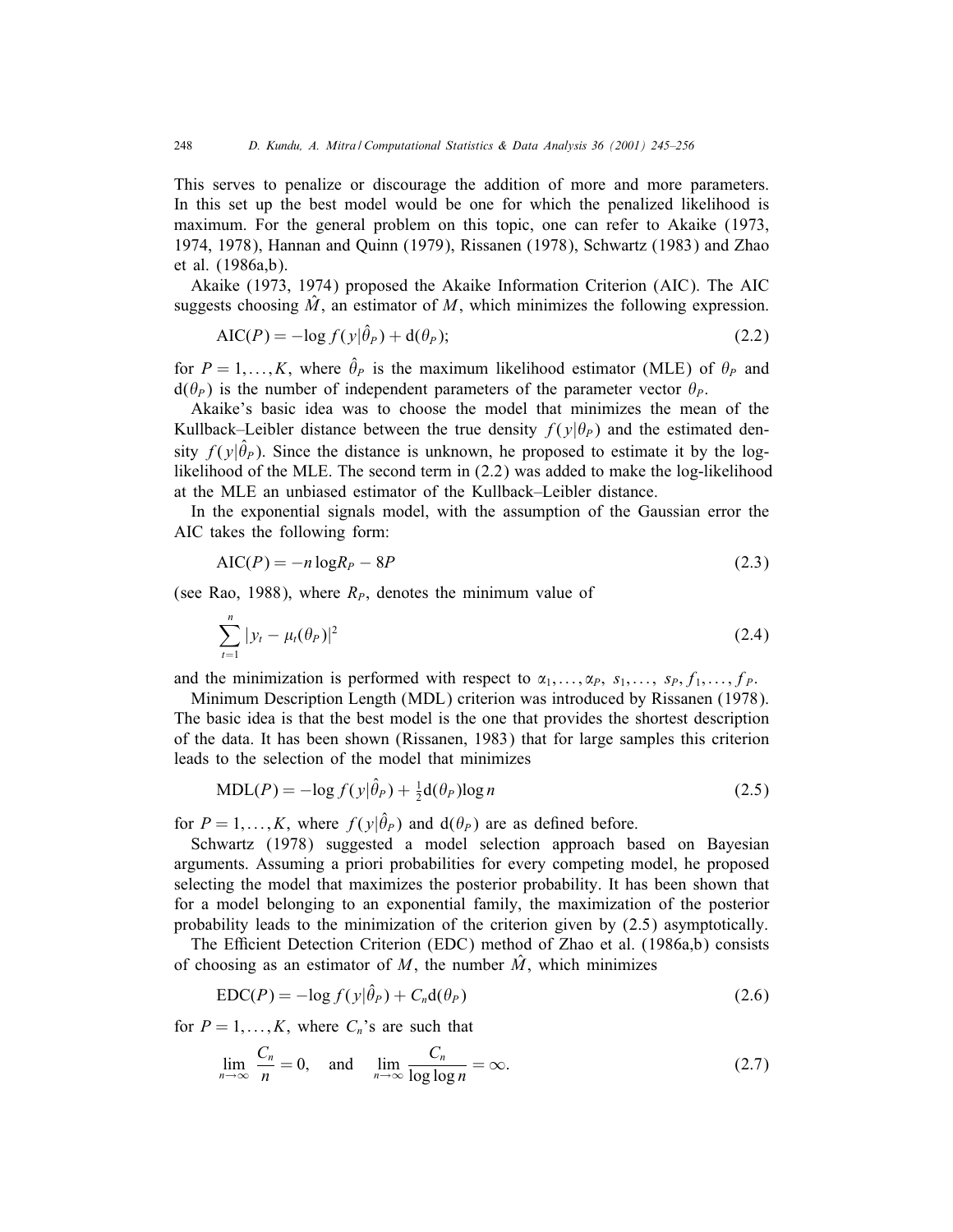In the exponential signal model, with the assumption of Gaussian error, the EDC takes the following form (see Rao, 1988):

$$
EDC(P) = -n \log R_P - C_n(8P). \tag{2.8}
$$

Observe that MDL criterion is a special case of the EDC. For MDL,  $C_n$  takes the value  $\frac{1}{2}$  log *n* in (2.8). The estimators of *M*, obtained from (2.8) are strongly consistent for the undamped exponential model. For a detailed proof of the consistency for the undamped model see Bai et al. (1987). For the damped model however the consistency results do not hold, therefore, it is important to observe the behavior of the different information theoretic criteria in this situation at least for small samples.

Now, we try to analyze what kind of problem we might encounter if we directly use  $(2.8)$  for estimating the number of signals for damped exponential model. Note that, (2.7) implies  $C_n$  tends to infinity as n tends to infinity. Suppose, M is the correct order model, then  $C_n$  should be such that

$$
EDC(M) < EDC(P); \quad \text{for } P = 1, \dots, K, P \neq M. \tag{2.9}
$$

Now (2.9) implies

$$
n \log R_M + C_n(8M) < n \log R_P + C_n(8P); \quad \text{for } P = 1, \dots, K, P \neq M. \tag{2.10}
$$

Since  $R_1 > R_2 > \cdots > R_K$  almost surely, (2.10) implies that  $C_n$  must satisfy

$$
n\log\left(\frac{R_M}{R_{M+1}}\right) < 8C_n < n\log\left(\frac{R_{M-1}}{R_M}\right). \tag{2.11}
$$

For undamped model

$$
\lim_{n \to \infty} \frac{R_M}{R_{M+1}} = 1 \quad \text{and} \quad \lim_{n \to \infty} \frac{R_{M-1}}{R_M} > 1 \tag{2.12}
$$

for damped model

$$
\lim_{n \to \infty} \frac{R_M}{R_{M+1}} = 1 \quad \text{and} \quad \lim_{n \to \infty} \frac{R_{M-1}}{R_M} = 1. \tag{2.13}
$$

Because of the damped factor, note that for large  $n$ ,

$$
\frac{R_{M-1}}{R_M} = 1 + \mathcal{O}(e^{-\delta n}),\tag{2.14}
$$

where  $\delta = \max\{s_1, \ldots, s_M\} > 0$ . If we divide by log log n in (2.11) and take the limit, we obtain

$$
\infty = 8 \lim_{n \to \infty} \frac{C_n}{\log \log n} < \lim_{n \to \infty} n \log(1 + \mathcal{O}(e^{-\delta n})) = 0. \tag{2.15}
$$

Therefore, if  $C_n$  tends to infinity, for large n, (2.11) may not satisfy. On the other hand, it looks more reasonable that the penalty function should be more if the amplitudes are more (suggested by a referee). Based on the above observations, we propose the following modified EDC (MEDC) for the damped model

$$
MEDC(P) = -n \log R_P - AC_n e^{-\delta n} (8P)
$$
\n(2.16)

here  $A = \max\{A_1,\ldots,A_M\}$  and  $\delta = \max\{\delta_1,\ldots,\delta_M\}$ . If the damping factor is zero, then MEDC coincides with the usual EDC. Note that we need to know A and  $\delta$  to implement MEDC in practice. We will describe that in the next section.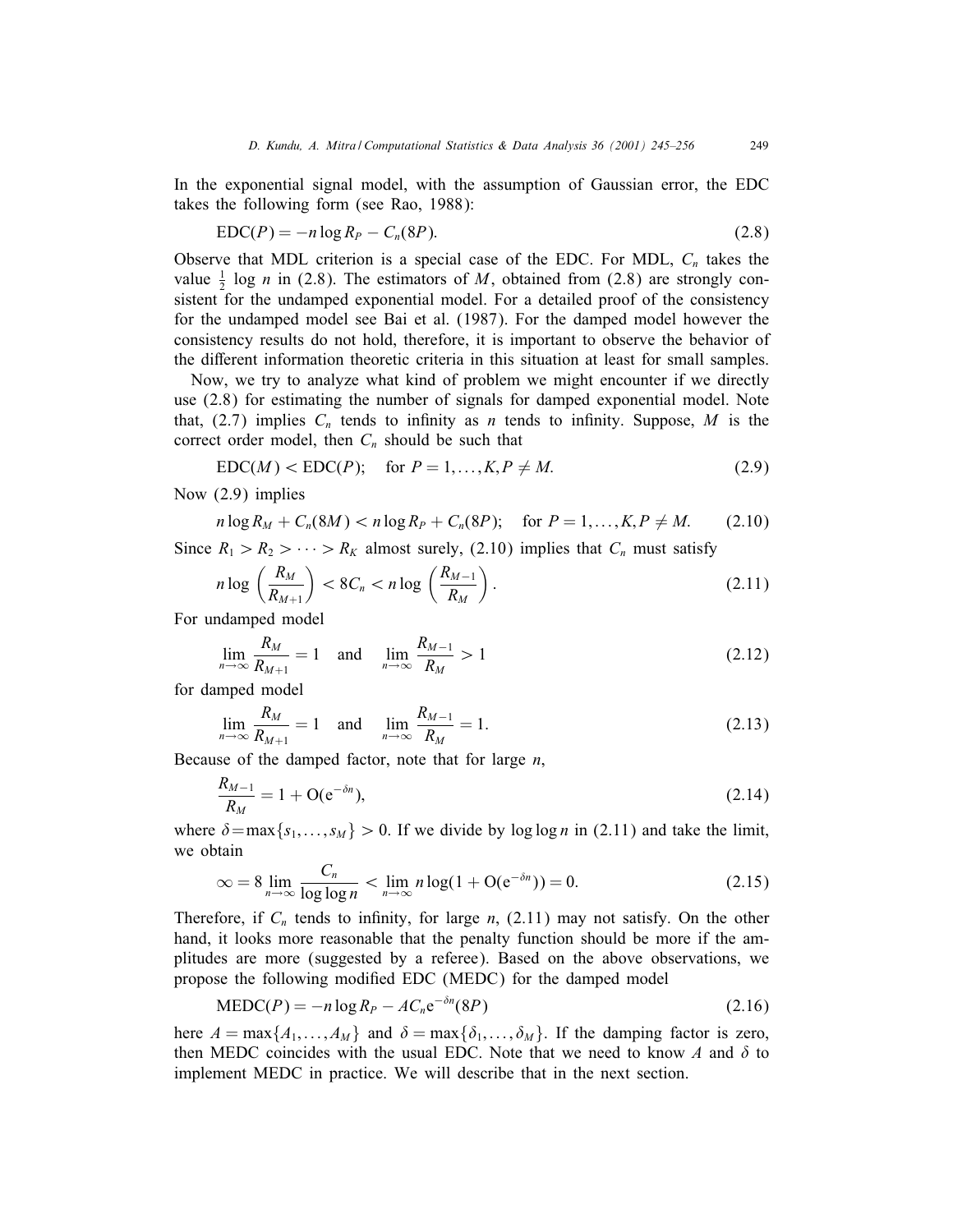## 3. Practical implementation

Consider the following data matrix:

$$
\mathbf{A} = \begin{bmatrix} y_1 & \dots & y_L \\ \vdots & \ddots & \vdots \\ y_{n-L+1} & \dots & y_n \end{bmatrix}.
$$

Here L is any integer such that  $K < L < N - K$ . Let us denote the matrix T =  $(1/n)$ A<sup>\*</sup>A, where '<sup>\*</sup>' denotes the conjugate transpose of a matrix or of a vector. We obtain the spectral decomposition of the matrix T as follows:

$$
\mathbf{T} = \sum_{i=1}^{L+1} \hat{\sigma}_i^2 \hat{\mathbf{U}}_i \hat{\mathbf{U}}_i^*
$$

here  $\sigma_1^2 > \cdots > \sigma_{L+1}^2$  are the ordered eigenvalues of T and  $\hat{U}_i$ 's are the normalized eigenvalues corresponding to  $\hat{\sigma}_i^2$ .

Assuming that the true order of the model is  $K$  (the maximum one), we estimate, first, the K damping factors and the K amplitudes say  $\delta_1 > \cdots > \delta_K$  and  $A_1, \ldots, A_K$ , respectively, by using the NSD method of Kundu and Mitra (1995) from T. We use  $\delta = \delta_1$  and  $A = \max\{A_1,\ldots,A_M\}$ . Note that the values of  $\delta$  and A depend on L, we provide some suggestions to choose L in the next section.

For a given choice of  $C_n$  and from the estimated A and  $\delta$ , we can compute MEDC(P) for different values of  $P = 1, ..., K$  and choose  $\hat{M}$  an estimate of M such that MEDC $(\hat{M})$  is minimum.

Note that we have a wide choice of  $C_n$ , but we would like to choose that  $C_n$  so that  $P(\hat{M} \neq M)$  is minimum. First let us compute  $P(\hat{M} \neq M)$ .

$$
P(\hat{M} \neq M) = P(\hat{M} < M) + P(\hat{M} > M)
$$
\n
$$
= \sum_{q=0}^{M-1} P(\hat{M} = q) + \sum_{q=M+1}^{K} P(\hat{M} = q)
$$
\n
$$
= \sum_{q=0}^{M-1} P(MEDC(q) - MEDC(M) < 0)
$$
\n
$$
+ \sum_{q=M+1}^{K} P(MEDC(q) - MEDC(M) < 0)
$$
\n
$$
= \sum_{q=0}^{M-1} P(n \log R_q - n \log R_M > AC_n e^{-\delta n} 8(M - q))
$$
\n
$$
+ \sum_{q=M+1}^{K} P(n \log R_M - n \log R_q < AC_n e^{-\delta n} 8(q - M)). \tag{3.1}
$$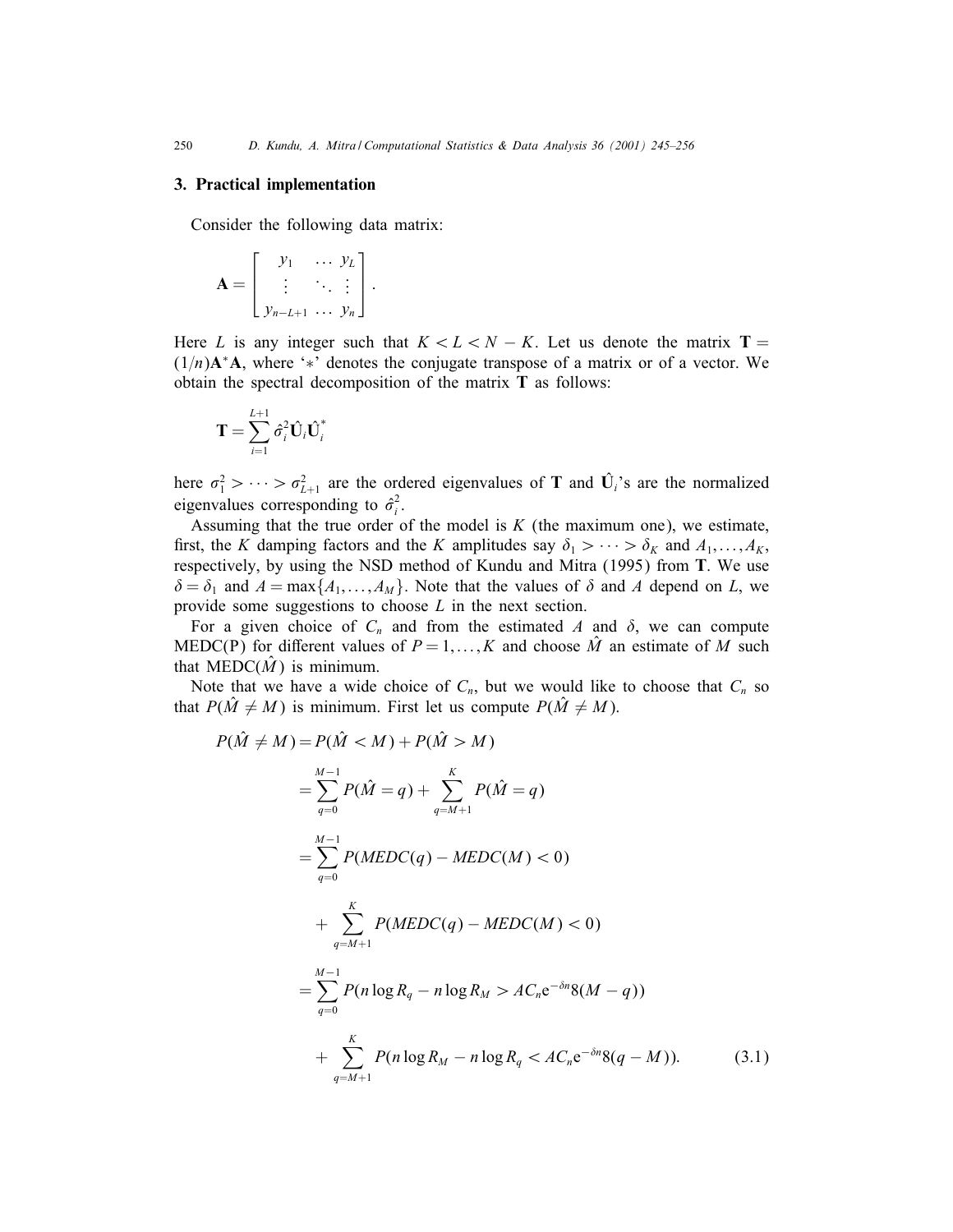Unfortunately,  $P(\hat{M} \neq M)$  depends on the unknown model parameters. Without knowing the original parameters we can not calculate the theoretical probabilities. We would like to estimate these probabilities with the help of the given sample and using the bootstrap technique. The idea is as follows. From any particular realization of the model, we compute the matrix  $T$  and obtain the corresponding eigenvalues and eigenvectors. We estimate the error variance  $\sigma^2$  by averaging the last  $L - K$ eigenvalues of T, say  $\hat{\sigma}^2$ . Now suppose, using the penalty function  $C_n$ , we estimate the order of the model as  $M(C_n)$ . We generate *n* complex Gaussian random variables with mean zero and variance  $\hat{\sigma}^2$ , say  $\varepsilon_1, \ldots, \varepsilon_n$ . We obtain the new bootstrap sample as

$$
y_t^B = y_t + \varepsilon_t \quad \text{for } t = 1, \dots, n.
$$

Assuming  $M(C_n)$  is the correct order model, we check for  $q < M(C_n)$ , whether

$$
n\log(R_q) - n\log(R_{M(C_n)}) > AC_n e^{-\delta n} 8(M(C_n) - q),
$$

or, for  $q > M(C_n)$ , check whether

$$
n\log(R_{M(C_n)})-n\log(R_q)< AC_n e^{-\delta n}\frac{8(q-M(C_n))}{n}.
$$

Repeating the process, say  $B$  times, we can estimate  $(3.1)$ . Finally, we choose that  $C_n$  for which the estimated  $P(\hat{M} \neq M)$  is minimum.

Some justifications regarding this kind of bootstrap estimates of  $(3.1)$  can be given. Note that the realization of  $y_t^B$  can be thought of coming from a model (1.1) with  $V(\varepsilon_t) \approx 2\sigma^2$ . Note that for the damped exponential model  $R_q/R_M$  for  $q = 1,\ldots,K$  is independent of  $\sigma^2$ . Therefore, (3.1) remains invariant if we change the error variance from  $\sigma^2$  to  $2\sigma^2$ .

## 4. Numerical experiments

In this section we present the Monte Carlo simulations done for small samples to compare the different information theoretic criteria. All these computations have been done on HP − 9000, machine at the Indian Institute of Technology, Kanpur.

We consider four different models with different parameters and different standard deviations of the error random variables. The four models are given as follows:

Model 1 : 
$$
y_t = e^{\pi/4} e^{(-0.01t + i2\pi(0.52)t)} + e^{\pi/2} e^{(-0.02t + i2\pi(0.42)t)} + \varepsilon_t
$$
,  
\nModel 2 :  $y_t = e^{\pi/4} e^{(-0.01t + i2\pi(0.52)t)} + e^{\pi/2} e^{(-0.02t + i2\pi(0.50)t)} + \varepsilon_t$ ,  
\nModel 3 :  $y_t = e^{\pi/4} e^{(-0.01t + i2\pi(0.52)t)} + e^{\pi/2} e^{(-0.03t + i2\pi(0.42)t)} + \varepsilon_t$ ,  
\nModel 4 :  $y_t = 1 + e^{\pi/4} e^{(-0.01t + i2\pi(0.52)t)} + e^{\pi/2} e^{(-0.02t + i2\pi(0.50)t)} + \varepsilon_t$ .

The data are generated using the different standard deviation, viz  $\sigma = 0.01, 0.1, 0.5$ and 1.0 and with different sample sizes  $n= 25, 50, 75$  and 100. The random deviates are generated with the help of the IMSL random deviate generator. For each of the four models one hundred replications of the data set for different n and  $\sigma$  are generated. Observe that in Models 1 and 2, the amplitudes and the damping factors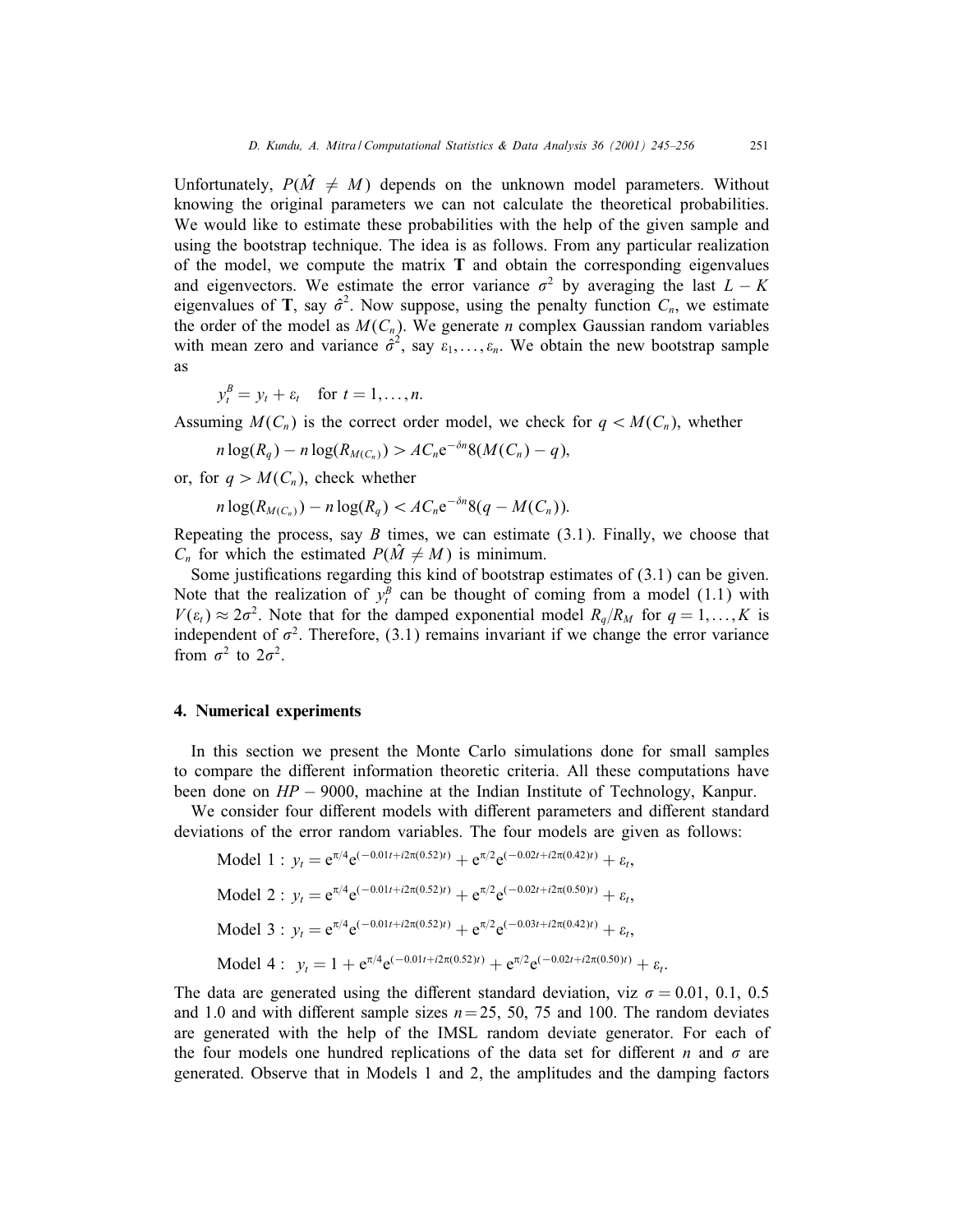MDL 0.0 0.82 0.18 0.0 0.83 0.17 0.00 0.82 0.18 0.10 0.72 0.18

MEDC 0.0 0.98 0.02 0.0 0.97 0.03 0.04 0.96 0.0 0.27 0.49 0.24 75 AIC 0.0 0.15 0.85 0.0 0.15 0.85 0.00 0.13 0.87 0.00 0.14 0.86 MDL 0.0 0.77 0.23 0.0 0.77 0.23 0.00 0.75 0.25 0.04 0.76 0.20

MEDC 0.0 1.0 0.00 0.0 1.0 0.00 0.00 0.98 0.02 0.03 0.74 0.23 100 AIC 0.0 0.16 0.84 0.0 0.16 0.84 0.00 0.12 0.88 0.00 0.14 0.86 MDL 0.0 0.75 0.25 0.0 0.77 0.23 0.00 0.72 0.28 0.03 0.70 0.27

| rapie i |             |                 |               |      |                |      |             |                |             |      |                |             |      |
|---------|-------------|-----------------|---------------|------|----------------|------|-------------|----------------|-------------|------|----------------|-------------|------|
| SS.     | <b>ITC</b>  | $\sigma = 0.01$ |               |      | $\sigma = 0.1$ |      |             | $\sigma = 0.5$ |             |      | $\sigma = 1.0$ |             |      |
|         |             | PUE             | <b>PCE</b>    | POE. | PUE            | PCE  | POE         |                | PUE PCE POE |      | PUE PCE        |             | POE  |
|         | <b>MEDC</b> | 0.0             | 0.99          | 0.01 | 0.0            | 0.99 | 0.01        | 0.03           | 0.97        | 0.0  | 0.24           | 0.52        | 0.19 |
| 25.     | AIC.        | 0.0             | 0.42          | 0.58 | 0.0            | 0.40 | 0.60        | $0.00\,$       | 0.40        | 0.60 | 0.00           | 0.38        | 0.62 |
|         | MDL.        | 0.0             | 0.86          | 0.14 | 0.0            |      | $0.86$ 0.14 | $0.00\,$       | 0.83        | 0.17 | 0.27           | 0.52        | 0.21 |
|         | <b>MEDC</b> | 0.0             | $1.0^{\circ}$ | 0.00 | 0.0            | 1.0  | 0.00        | $0.00\,$       | 0.99        | 0.01 | 0.10           | 0.75        | 0.15 |
| 50      | AIC         | 0.0             | 0.33          | 0.67 | 0.0            | 0.35 | 0.65        | 0.00           | 0.33        | 0.67 | 0.00           | $0.36$ 0.64 |      |

 $T = 1.1 - 1$ 

are kept fixed, whereas the difference of the radian frequencies is more in Model 1 than in Model 2. Between Models 1 and 3, the amplitudes and the radian frequencies are kept fixed, whereas the difference between the damping factor is more in Model 3 than in Model 1. Model 4 is a higher-order model than Models 1,2 or 3. As far as the estimation of frequencies are concerned, it is known (Kundu and Mitra, 1995) that it is difficult to estimate the parameters in Model 2 than in Model 1 and similarly in Model 1 than in Model 3. No such comparison can be made between Models 2 and 3. Between Models 4 and 2 it is expected that Model 2 will be easierthan Model 4 as the number of parameters are more in Model 4 than that of Model 2. It is expected that in estimating the number of signals also, the same pattern will exist.

We compare the usual AIC and usual MDL with the proposed MEDC. Note that for AIC and MDL,  $C_n = 1$  and  $C_n = 1/2 \log n$ , respectively, in (2.8). For MEDC, we take a varied choice of  $C_n$  satisfying (2.7) (except when  $C_n = 1$ ) but diverging to infinity at different rates from very slow to very fast. The different choices of  $C_n$  considered are as follows:  $C_n = 1$ ,  $C_n = n^{0.1}$ ,  $C_n = n^{0.5}$ ,  $C_n =$  $n^{0.9}, C_n = \log n, C_n = (\log n)^{0.1}, C_n = (\log n)^{0.5}, C_n = (\log n)^{0.9}, C_n = (n \log n)^{0.1}, C_n =$  $(n \log n)^{0.5}$ ,  $C_n = (n \log n)^{0.9}$  and  $C_n = \frac{1}{2} \log n$ . It is assumed that for all the four models the maximum number of signals is 6. First, we assume that the model order is  $K=6$ . Now, using the modified noise space decomposition method with  $L \approx \min\{\frac{3}{5}N, 20\}$ we obtain the estimates of A and  $\delta$ . Using that A and  $\delta$ , we compute MEDC(P) from (2.16) for different values of  $P = 1, \ldots, 6$  for a particular choice of  $C_n$ . We obtain an estimate of  $\sigma^2$  by averaging the last  $(L-K)$  eigenvalues of  $A^H A$  and also obtain an estimate of  $P(\hat{M} \neq M)$  as the method suggested in the previous section. We take  $B = 100$ , in our calculations. The results are reported in Tables 1–4. We report the percentage of under estimate (PUE), percentage of correct estimate (PCE) and the percentage of over estimate (POE) for AIC, MDL and MEDC over five hundred replications.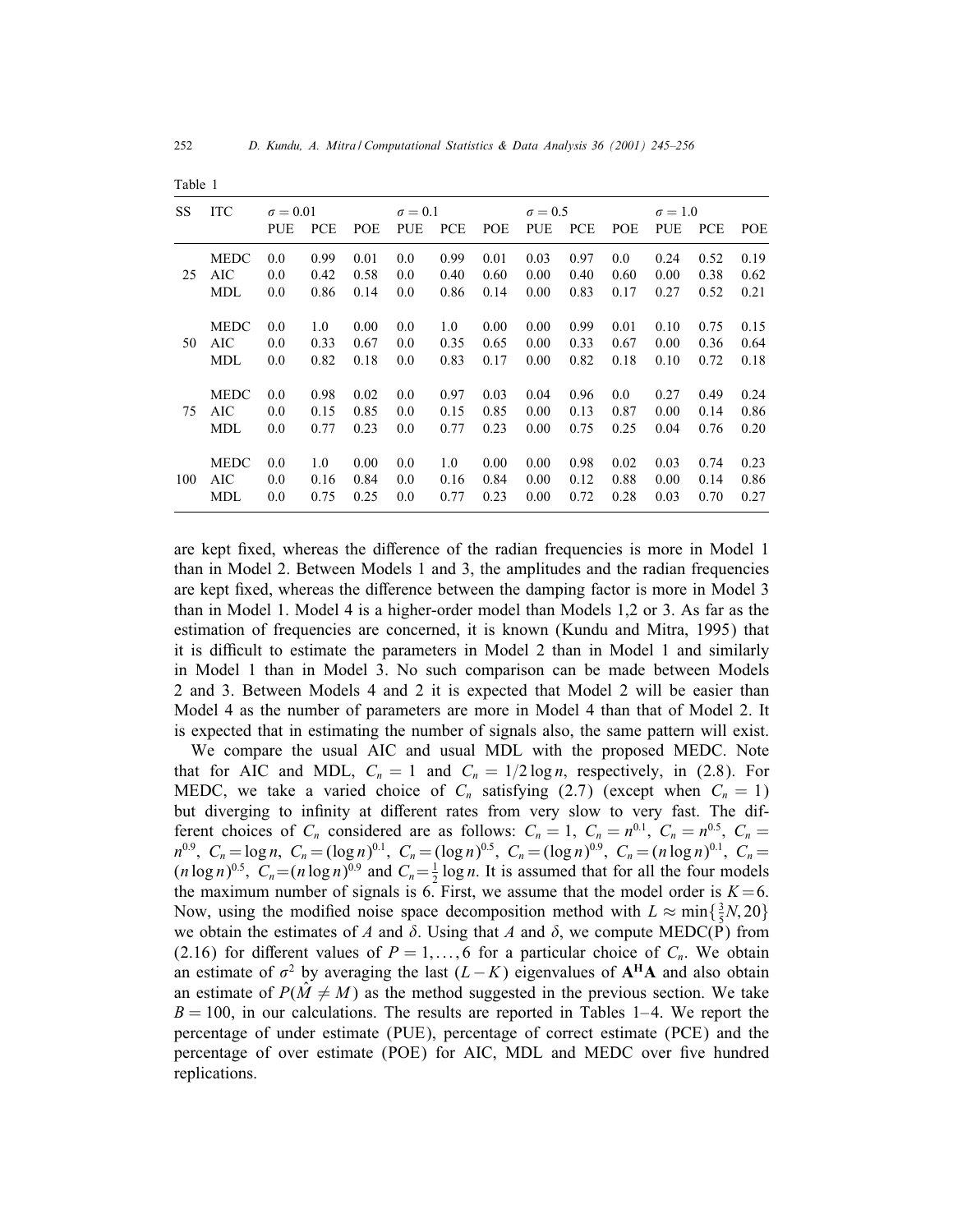|  | anie |  |  |
|--|------|--|--|
|--|------|--|--|

| <b>SS</b> | <b>ITC</b>  | $\sigma = 0.01$ |            |            | $\sigma = 0.1$ |            |      | $\sigma = 0.5$ |            |            | $\sigma = 1.0$ |            |            |
|-----------|-------------|-----------------|------------|------------|----------------|------------|------|----------------|------------|------------|----------------|------------|------------|
|           |             | <b>PUE</b>      | <b>PCE</b> | <b>POE</b> | <b>PUE</b>     | <b>PCE</b> | POE  | <b>PUE</b>     | <b>PCE</b> | <b>POE</b> | <b>PUE</b>     | <b>PCE</b> | <b>POE</b> |
|           | <b>MEDC</b> | 0.04            | 0.96       | 0.00       | 0.04           | 0.90       | 0.06 | 0.24           | 0.76       | 0.00       | 0.61           | 0.39       | 0.00       |
| 25        | AIC         | 0.00            | 0.41       | 0.59       | 0.0            | 0.42       | 0.58 | 0.66           | 0.17       | 0.17       | 0.60           | 0.20       | 0.20       |
|           | MDL         | 0.00            | 0.84       | 0.16       | 0.01           | 0.85       | 0.14 | 0.76           | 0.24       | 0.00       | 0.73           | 0.27       | 0.00       |
|           | <b>MEDC</b> | 0.00            | 1.0        | 0.00       | 0.0            | 1.0        | 0.00 | 0.15           | 0.85       | 0.01       | 0.51           | 0.49       | 0.00       |
| 50        | AIC         | 0.00            | 0.28       | 0.72       | 0.0            | 0.28       | 0.72 | 0.40           | 0.13       | 0.47       | 0.50           | 0.19       | 0.31       |
|           | MDL         | 0.00            | 0.84       | 0.16       | 0.0            | 0.85       | 0.15 | 0.73           | 0.27       | 0.00       | 0.72           | 0.28       | 0.18       |
|           | <b>MEDC</b> | 0.00            | 1.0        | 0.00       | 0.02           | 0.98       | 0.00 | 0.17           | 0.83       | 0.00       | 0.49           | 0.51       | 0.00       |
| 75        | AIC         | 0.00            | 0.13       | 0.87       | 0.00           | 0.13       | 0.87 | 0.21           | 0.07       | 0.72       | 0.33           | 0.18       | 0.49       |
|           | MDL         | 0.00            | 0.78       | 0.22       | 0.0            | 0.79       | 0.21 | 0.75           | 0.25       | 0.00       | 0.77           | 0.23       | 0.00       |
|           | <b>MEDC</b> | 0.00            | 1.0        | 0.00       | 0.02           | 0.98       | 0.00 | 0.17           | 0.83       | 0.00       | 0.49           | 0.51       | 0.00       |
| 100       | AIC         | 0.00            | 0.15       | 0.85       | 0.0            | 0.15       | 0.85 | 0.87           | 0.07       | 0.06       | 0.85           | 0.13       | 0.02       |
|           | MDL         | 0.00            | 0.79       | 0.21       | 0.0            | 0.78       | 0.22 | 0.80           | 0.20       | 0.00       | 0.78           | 0.22       | 0.00       |

Table 3

| SS. | <b>ITC</b>  | $\sigma = 0.01$ |            |            | $\sigma = 0.1$ |            |            | $\sigma = 0.5$ |            |      | $\sigma = 1.0$ |            |            |
|-----|-------------|-----------------|------------|------------|----------------|------------|------------|----------------|------------|------|----------------|------------|------------|
|     |             | <b>PUE</b>      | <b>PCE</b> | <b>POE</b> | <b>PUE</b>     | <b>PCE</b> | <b>POE</b> | <b>PUE</b>     | <b>PCE</b> | POE  | PUE            | <b>PCE</b> | <b>POE</b> |
|     | <b>MEDC</b> | 0.00            | 0.98       | 0.02       | 0.00           | 0.98       | 0.02       | 0.04           | 0.96       | 0.00 | 0.27           | 0.49       | 0.24       |
| 25  | AIC         | 0.00            | 0.40       | 0.60       | 0.00           | 0.40       | 0.60       | 0.00           | 0.38       | 0.62 | 0.00           | 0.41       | 0.59       |
|     | MDL         | 0.00            | 0.86       | 0.14       | 0.00           | 0.86       | 0.14       | 0.00           | 0.85       | 0.15 | 0.22           | 0.48       | 0.30       |
|     | <b>MEDC</b> | 0.00            | 1.0        | 0.00       | 0.00           | 1.0        | 0.00       | 0.00           | 0.99       | 0.01 | 0.09           | 0.70       | 0.21       |
| 50  | AIC         | 0.00            | 0.35       | 0.65       | 0.00           | 0.33       | 0.67       | 0.00           | 0.33       | 0.67 | 0.00           | 0.38       | 0.62       |
|     | MDL         | 0.00            | 0.84       | 0.16       | 0.00           | 0.83       | 0.17       | 0.00           | 0.84       | 0.16 | 0.12           | 0.75       | 0.13       |
|     | <b>MEDC</b> | 0.00            | 1.0        | 0.00       | 0.00           | 1.0        | 0.00       | 0.00           | 0.96       | 0.04 | 0.04           | 0.74       | 0.22       |
| 75  | AIC         | 0.00            | 0.15       | 0.85       | 0.00           | 0.15       | 0.85       | 0.00           | 0.15       | 0.85 | 0.00           | 0.18       | 0.82       |
|     | MDL         | 0.00            | 0.79       | 0.21       | 0.0            | 0.79       | 0.21       | 0.00           | 0.77       | 0.23 | 0.04           | 0.75       | 0.21       |
|     | <b>MEDC</b> | 0.00            | 1.0        | 0.00       | 0.00           | 1.0        | 0.00       | 0.00           | 0.98       | 0.02 | 0.03           | 0.76       | 0.21       |
| 100 | AIC         | 0.00            | 0.16       | 0.84       | 0.0            | 0.14       | 0.86       | 0.00           | 0.16       | 0.84 | 0.00           | 0.16       | 0.84       |
|     | <b>MDL</b>  | 0.00            | 0.77       | 0.23       | 0.0            | 0.77       | 0.23       | 0.00           | 0.70       | 0.30 | 0.04           | 0.69       | 0.27       |

# 5. Conclusions

In this paper, we consider the problem of estimating the number of damped exponential signals. We use different information theoretic criteria for estimating the number of signals.

We consider the AIC, MEDC and the MDL criteria for the detection problem. It is well known that the AIC criteria does not provide the consistent estimates in general model selection problem. This fact is well reflected in the results of the simulations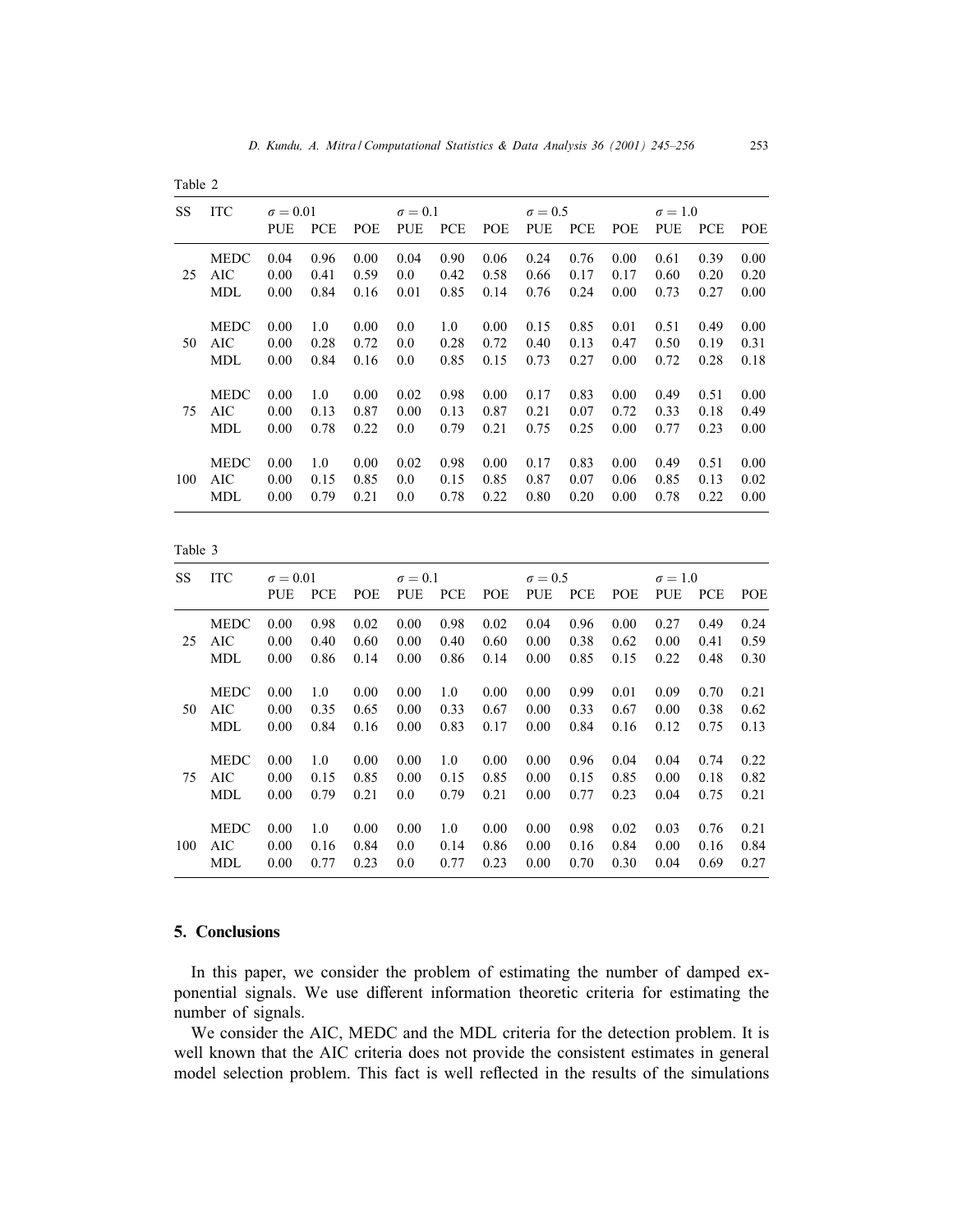| 54 |  |  |
|----|--|--|
|    |  |  |

| <b>SS</b> | <b>ITC</b>  | $\sigma = 0.01$ |            |            | $\sigma = 0.1$ |            |            | $\sigma = 0.5$ |            |            | $\sigma = 1.0$ |            |      |
|-----------|-------------|-----------------|------------|------------|----------------|------------|------------|----------------|------------|------------|----------------|------------|------|
|           |             | <b>PUE</b>      | <b>PCE</b> | <b>POE</b> | <b>PUE</b>     | <b>PCE</b> | <b>POE</b> | <b>PUE</b>     | <b>PCE</b> | <b>POE</b> | <b>PUE</b>     | <b>PCE</b> | POE  |
|           | <b>MEDC</b> | 0.00            | 1.0        | 0.00       | 0.10           | 0.78       | 0.12       | 0.44           | 0.56       | 0.00       | 0.71           | 0.29       | 0.00 |
| 25        | AIC         | 0.00            | 0.38       | 0.62       | 0.09           | 0.31       | 0.60       | 0.77           | 0.11       | 0.12       | 0.84           | 0.10       | 0.06 |
|           | MDL         | 0.00            | 0.67       | 0.39       | 0.49           | 0.29       | 0.22       | 0.85           | 0.15       | 0.00       | 0.82           | 0.18       | 0.00 |
|           | <b>MEDC</b> | 0.00            | 1.0        | 0.00       | 0.00           | 1.0        | 0.00       | 0.19           | 0.81       | 0.00       | 0.60           | 0.40       | 0.00 |
| 50        | AIC         | 0.00            | 0.33       | 0.67       | 0.04           | 0.29       | 0.67       | 0.73           | 0.10       | 0.17       | 0.88           | 0.08       | 0.04 |
|           | MDL         | 0.00            | 0.78       | 0.22       | 0.49           | 0.51       | 0.00       | 0.58           | 0.18       | 0.24       | 0.81           | 0.17       | 0.02 |
|           | <b>MEDC</b> | 0.00            | 1.0        | 0.00       | 0.02           | 0.98       | 0.00       | 0.19           | 0.81       | 0.00       | 0.63           | 0.37       | 0.00 |
| 75        | AIC         | 0.00            | 0.13       | 0.87       | 0.00           | 0.14       | 0.86       | 0.37           | 0.11       | 0.52       | 0.45           | 0.14       | 0.41 |
|           | MDL         | 0.00            | 0.65       | 0.35       | 0.00           | 0.68       | 0.32       | 0.78           | 0.22       | 0.00       | 0.79           | 0.21       | 0.00 |
|           | <b>MEDC</b> | 0.00            | 1.0        | 0.00       | 0.05           | 0.95       | 0.00       | 0.19           | 0.81       | 0.00       | 0.65           | 0.35       | 0.00 |
| 100       | AIC         | 0.00            | 0.10       | 0.90       | 0.00           | 0.09       | 0.91       | 0.81           | 0.07       | 0.12       | 0.93           | 0.07       | 0.00 |
|           | MDL         | 0.00            | 0.61       | 0.39       | 0.00           | 0.64       | 0.36       | 0.83           | 0.17       | 0.00       | 0.83           | 0.17       | 0.00 |

Table 4

given in Tables  $1-4$ . Comparing the Tables  $1-4$  it is observed that, although the MEDC and MDL criteria give consistent estimates for undamped signals model, the same cannot be said for the damped models. It is well known (Wu, 1981; Kundu, 1994) that although it is possible to estimate consistently the parameters of the undamped exponential model, it is not possible to obtain the consistent estimates of the parameters of the damped model. It may not be surprising if we look at the damped model carefully. From the model it is clear (if the damping factor is negative) that as the sample size  $n$  increases the signal component vanishes to zero and we are left with the error components only. Therefore, even if we increase the sample sizes, we may not extract any more information about the signal parameters from the sample. In fact, the inconsistency is clearly indicated in the simulation results. It is observed that the number of correct selections by different methods do not increase for a fixed  $\sigma$  as n increases. In fact for AIC and MDL in many cases they even decrease. For fixed *n*, as  $\sigma$  decreases, it is observed that for MDL and MEDC, the performances improve. This indicates the consistency of the MDL and MEDC methods as  $\sigma$  decreases to zero for fixed n. It is also observed that for a fixed n as  $\sigma$  increases the methods have a tendency to over estimate for models 1 and 3, whereas, they have a tendency to under estimate for models 2 and 4. Comparing the tables, it is observed that in most of the cases, for fixed n and  $\sigma$ , the number of correct detection is more in Table 1 than in Table 2, which is not very surprising as the difference of the radian frequencies ( $|f_1-f_2|$ ) is more in model 1 than in model 2. This fact was also seen for the undamped signals by Kundu (1992). Interestingly, the number of correct detection in Table 3 is more or less same as that of Table 1; although, the difference in the damping factor ( $|s_1 - s_2|$ ) is more in model 3 than in model 1. The difference in performance is more marked if the two models differ significantly with respect to the frequencies. The performance of most of the methods is much better for model 1 than that of model 2 if  $\sigma$  is  $> 0.01$ . Between Models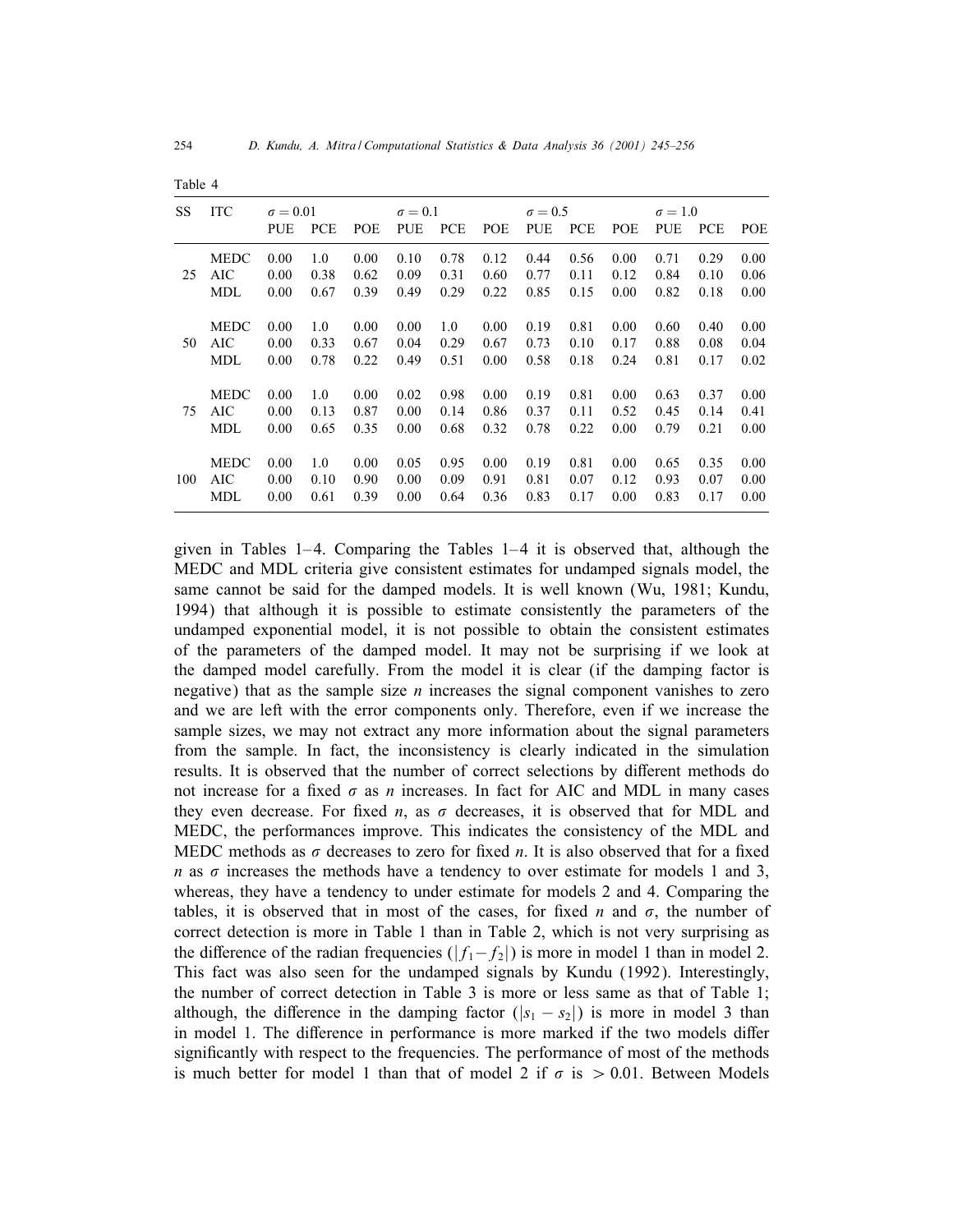2 and 4, the behavior is quite similar in nature for almost all the cases considered, although the number of correct detection is more in Model 2 compared to Model 4.

Now, comparing the three methods it is quite clear that AIC does not work well for this particular model. Our simulations show that for AIC the probability of correct detection never exceeds 0.45 also the inconsistency of the AIC is very prominent. MDL criterion works reasonably well if the error variance is not very high. If the error variance is high and the difference of the radian frequencies is small (Model 2) and Model 4) then the performance of MDL is also very poor. MEDC works very well if the error variance is low. It can detect almost  $90-100\%$  for all the models considered if  $\sigma \leq 0.1$ . If the error variance is high and the radian frequencies are close to each other the performance drops significantly. It may not be very surprising, since if the radian frequencies are close to each other and the error variance is high it is very difficult to estimate the unknown parameters by any method. Although, eventually as  $n$  tends to infinity MEDC also will give inconsistent estimates but at least for Gnite sample it works reasonably well and better than the existing known methods. Therefore, even though MEDC are quite involved computationally compared to AIC or MDL, it can be used to estimate the number of components for the damped exponential model.

#### Acknowledgements

The authors would like to thank two referees for their valuable suggestions and to Professor Dr. Peter Naeve for his encouragements.

## **References**

- Akaike, H., 1973. Information theory and an extension of the ML principle. Proceedings of the second International Symposium on Information Theory Supp. to Problems of Information Theory and Control. Tokyo, pp. 267–281.
- Akaike, H., 1974. A new look at statistical model identification. IEEE Trans. Automat. Control 19, 716 –723.
- Akaike, H., 1978. A Bayesian analysis of the minimum AIC procedure. Ann. Inst. Stat. Math. 30,  $9 - 14.$
- Bai et al, 1987. Asymptotic properties of the EVLP estimation for superimposed exponential signals in noise. Technical Report No. 87-19 CMA, University of Pittsburgh.
- Errikson, A., Stoica, P., Soderstorm, T., 1994. Markov-based eigen analysis method for frequency estimation. IEEE Trans. Signals Process. 42 (3), 586 –594.
- Fuchs, J.J., 1988. Estimating the numberof sinusoids in additive white noise. IEEE Trans. Acoust. Speech Signal Proc. ASSP-36 36, 1846-1853.
- Hannan, E.J., Quinn, B.G., 1979. The determination of the order of an autoregression. J. Roy. Statist. Soc. B Vol. 41, 190-195.
- Kay, S.M., 1984. Accurate frequency estimation at low Signal to Noise ratio. IEEE Trans. Acoust. Speech Signal Process. ASSP-32, 540-547.
- Kay, S.M., 1987. Modern Spectral Estimation; Theory and Applications. Prentice-Hall, Englewood Cliffs, NJ.
- Kundu, D., 1992. Estimating the number of signals using the information theoretic criterion. J. Statist. Comput. Simulat. 44, 117–131.